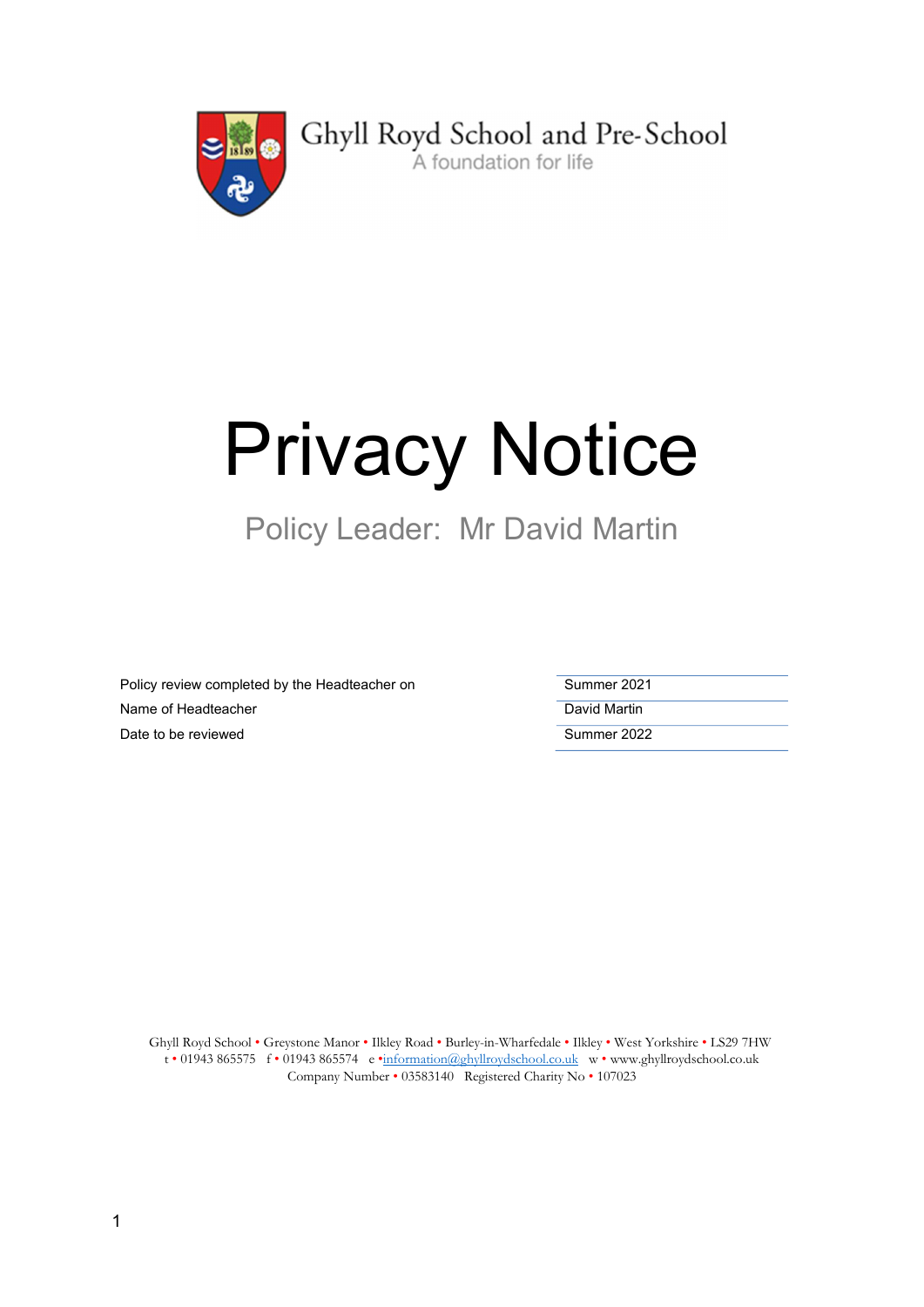## Under the UK General Data Protection Act (2021), Ghyll Royd School and Pre-**School**

# PROSPECTIVE FAMILIES & EVENT ATTENDEES

We hold your contact details only in order to send you electronic and direct mail communications. Our mailing list holds no other data than your name, address, contact number and contact email. This is held on Ghyll Royd School's secure network database and in Mailchimp and we will ensure that these are held securely.

Mailchimp assert that "MailChimp has certified to the EU-U.S. Privacy Shield Framework and Swiss U.S. Privacy Shield Framework, so you can transfer your subscribers' personal data outside of the EU to MailChimp in the U.S."

We will not share your details with any other organisation unless compelled legally to do so.

We will only get in touch with you through the preferred communications you have agreed to and we will make sure that everything we send to you is relevant either to your interest or our marketing, events and news updates.

We will hold your information until such time as you request us to stop doing this, or for as long as your child is of age to attend Ghyll Royd School, Pre-School and Nursery.

Make sure you are in control of your information. You can ask to stop receiving communications from Ghyll Royd School, Pre-School and Nursery whenever you like. If you would like to unsubscribe from our mailing list please do so by emailing information@ghyllroydschool.co.uk stating your name and address.

If you would like to contact us to discuss this further, please contact Gilly Downs in the School Office: information@ghyllroydschool.co.uk

### TYPES OF PERSONAL DATA WE PROCESS (including prospective, current and past pupils; their parents; staff; suppliers; friends and supporters)

We process personal data about prospective, current and past pupils and their parents; staff, suppliers and contractors; donors, friends and supporters; and other individuals connected to or visiting the School.

The personal data we process takes different forms – it may be factual information, expressions of opinion, images or other recorded information which identifies or relates to a living individual. Examples include:

- o names, addresses, telephone numbers, e-mail addresses and other contact details;
- o family details;
- o admissions, academic, disciplinary and other education related records, information about special educational needs, references, examination scripts and marks;
- $\circ$  education and employment data;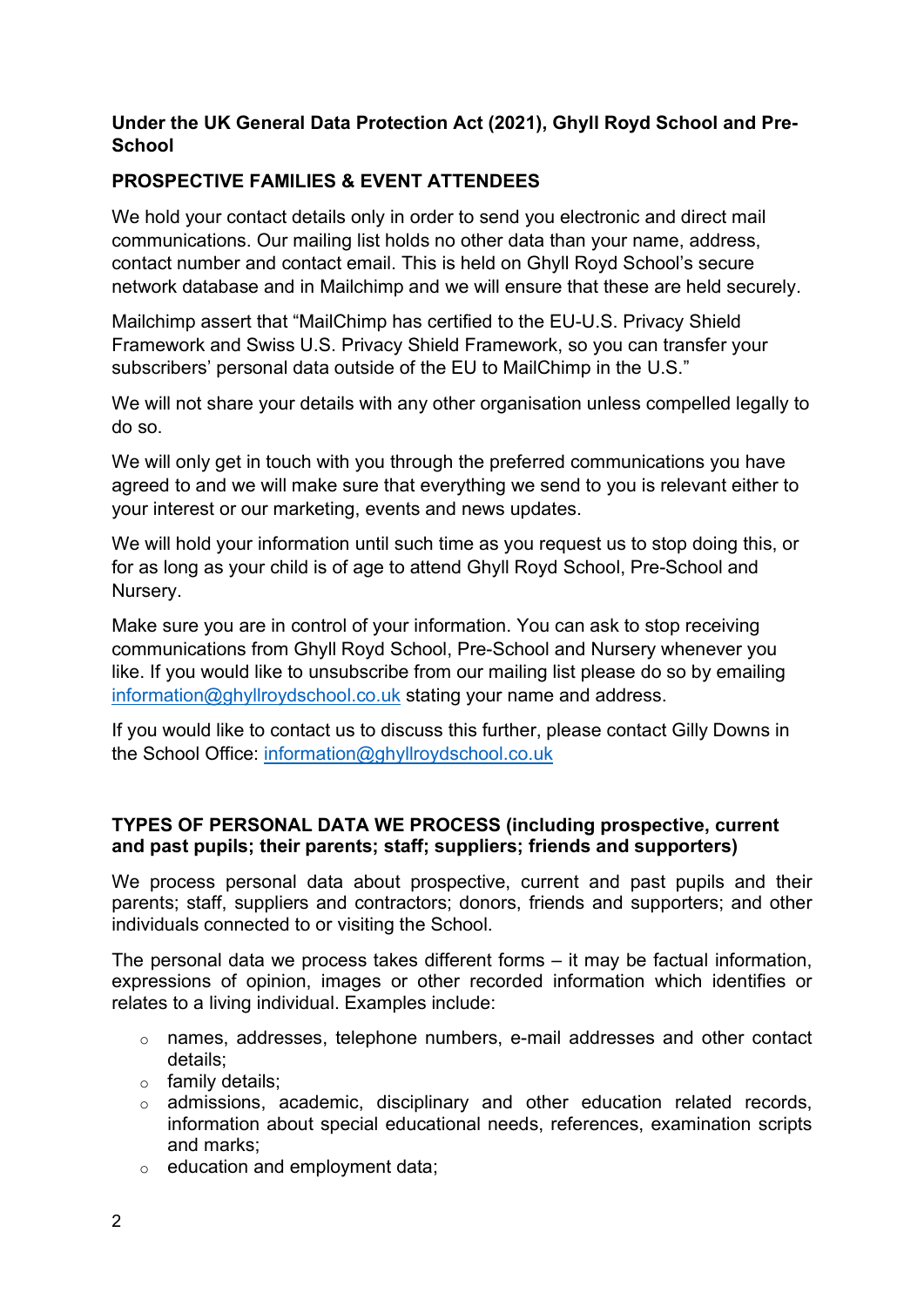- $\circ$  images, audio and video recordings;
- o financial information (eg for bursary assessment or for fundraising);
- o courses, meetings or events attended.

As a school, we need to process special category personal data for pupils (eg concerning health, ethnicity, religion or biometric data) and criminal records information about staff or external visitors. We do so in accordance with applicable law (including with respect to safeguarding or employment) or by explicit consent.

#### COLLECTING, HANDLING AND SHARING PERSONAL DATA

We collect most of the personal data we process directly from the individual concerned (or in the case of pupils, from their parents). In some cases, we collect data from third parties (for example, referees, previous schools, the Disclosure and Barring Service, or professionals or authorities working with the individual) or from publicly available resources.

Personal data held by us is processed by appropriate members of staff for the purposes for which the data was provided. We take appropriate technical and organisational steps to ensure the security of personal data about individuals, including policies around use of technology and devices, and access to school systems. We do not transfer personal data outside of the European Economic Area unless we are satisfied that the personal data will be afforded an equivalent level of protection.

Some of our systems are provided by third parties, eg hosted databases, school website, school calendar, . This is always subject to contractual assurances that personal data will be kept securely and only in accordance with our specific directions.

We share personal data about our alumni with the Old Boys NetworkWe do not otherwise share or sell personal data to other organisations for their own purposes.

### PURPOSES FOR WHICH WE PROCESS PERSONAL DATA

We process personal data to support the School's operation as an independent preparatory school for children aged 2-11 years old, and in particular for:

- $\circ$  The admission of pupils;
- $\circ$  The provision of education to pupils including the administration of the school curriculum and timetable; monitoring pupil progress and educational needs; reporting on the same internally and to parents; administration of pupils' entries to public examinations, reporting upon and publishing the results; providing references for pupils (including after a pupil has left);
- $\circ$  The provision of educational support and related services to pupils (and parents) including the maintenance of discipline; administration of sports fixtures and teams, school trips; provision of the school's IT and communications system all in accordance with our IT policies;
- o The safeguarding of pupils' welfare and provision of pastoral care, welfare, health care services by school staff;
- o Compliance with legislation and regulation including the preparation of information for inspections by the Independent Schools Inspectorate,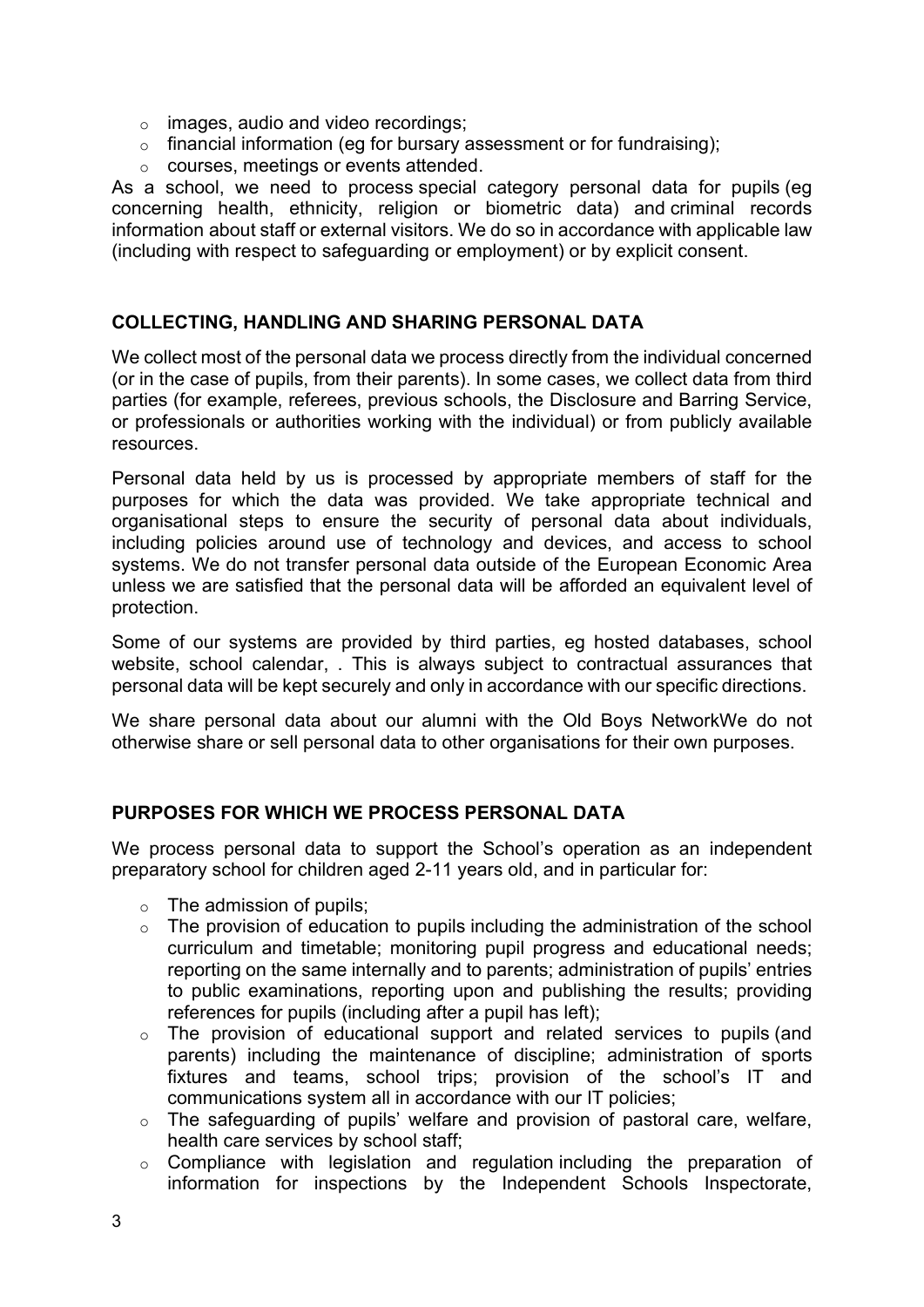submission of annual census information to each of the Independent Schools Council and Department for Education;

- o Operational management including the compilation of pupil records; the administration of invoices, fees and accounts; the management of the School's property; the management of security and safety arrangements (including the monitoring of the school's IT and communications systems in accordance with our Acceptable Use Policy); management planning and forecasting; research and statistical analysis; the administration and implementation of the School's rules and policies for pupils and staff; the maintenance of historic archives and other operational purposes;
- o Staff administration including the recruitment of staff/ engagement of contractors (including compliance with DBS procedures); administration of payroll, pensions and sick leave; review and appraisal of staff performance; conduct of any grievance, capability or disciplinary procedures; and the maintenance of appropriate human resources records for current and former staff; and providing references;
- o The promotion of the School through its own websites, the prospectus and other publications and communications (including through our social media channels); and
- o Maintaining relationships with alumni and the wider school community by communicating with the body of current and former pupils and/or their parents or guardians and organising events.

The processing set out above is carried out to fulfil our legal obligations (including those under our parent contract and staff employment contracts). We also expect these purposes to form our legitimate interests.

### HOW LONG WE KEEP PERSONAL DATA

We retain personal data only for a legitimate and lawful reason and only for so long as necessary or required by law. We have adopted Records Retention Guidelines which set out the time period for which different categories of data are kept. If you have any specific queries about our record retention periods, or wish to request that your personal data is considered for erasure, please contact the school office: information@ghyllroydschool.co.uk.

#### YOUR RIGHTS

You have various rights under Data Protection Law to access and understand the personal data we hold about you, and in some cases to ask for it to be erased or amended or for us to stop processing it, but subject to certain exemptions and **limitations** 

You always have the right to withdraw consent, where given, or otherwise object to receiving generic or fundraising communications. Please be aware however that the school may have another lawful reason to process the personal data in question even without your consent. That reason will usually have been asserted under this Privacy Notice, or may exist under some form of contract or agreement with the individual (e.g.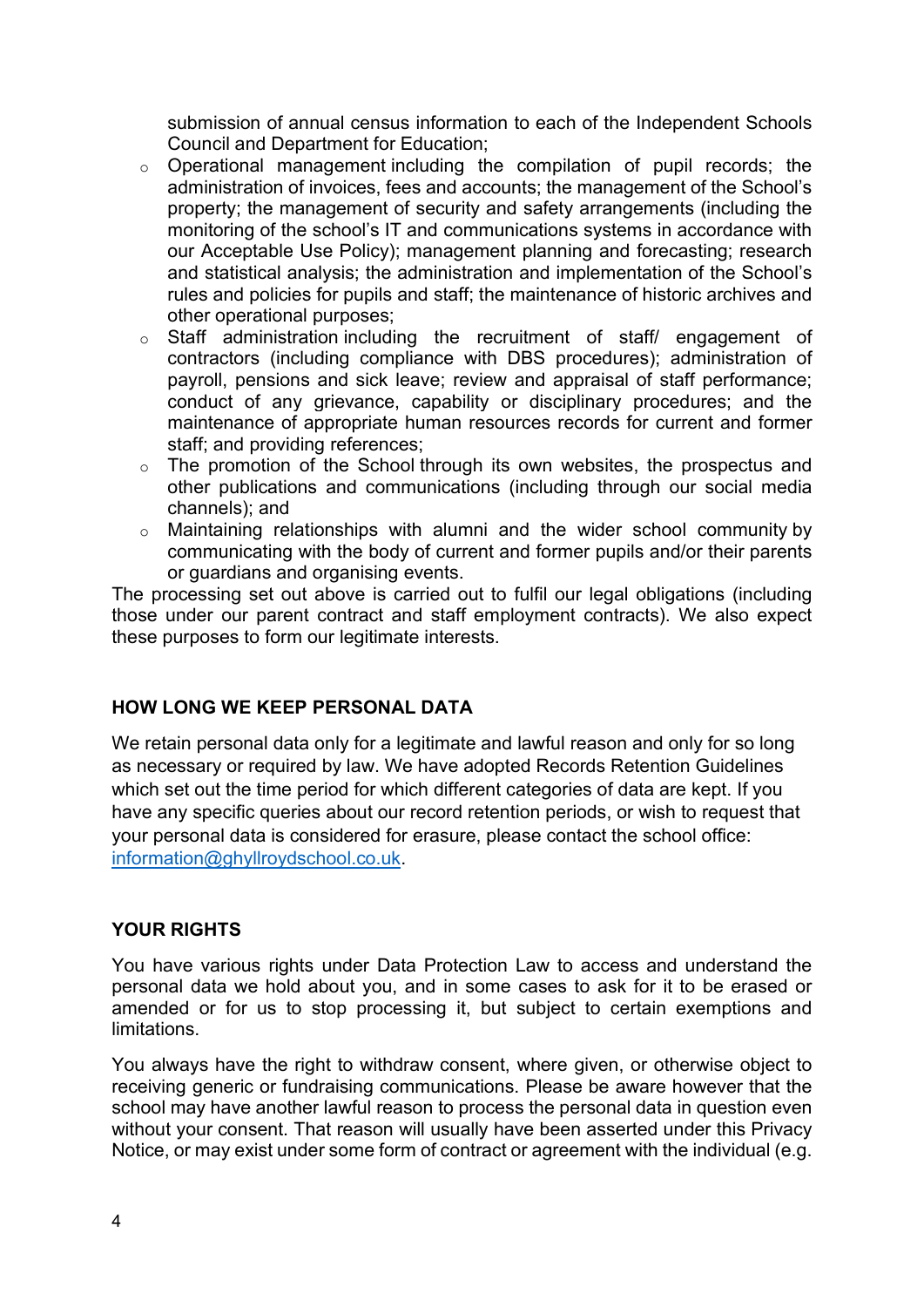an employment or parent contract, or because a purchase of goods, services or membership of one of our societies).

If you would like to access or amend your personal data, please make your request in writing to the school office.

We will to respond to any such written requests as soon as is reasonably practicable and in any event within statutory time-limits, which is one month in the case of requests for access to information. We will be better able to respond quickly to smaller, targeted requests for information. If the request is manifestly excessive or similar to previous requests, we may ask you to reconsider or charge a proportionate fee, but only where Data Protection Law allows it.

You should be aware that certain data is exempt from the right of access. This may include information which identifies other individuals, or information which is subject to legal privilege. We are also not required to disclose any pupil examination scripts (though examiners' comments may fall to be disclosed), nor any confidential reference given by the school for the purposes of the education, training or employment of any individual.

#### PUPIL DATA

The rights under Data Protection legislation belong to the individual to whom the data relates. However, we will often rely on parental consent to process personal data relating to pupils (if consent is required) unless, given the nature of the processing in question, and the pupil's age and understanding, it is more appropriate to rely on the pupil's consent.

Parents should be aware that in such situations they may not be consulted, depending on the interests of the child, the parents' rights at law or under their contract, and all the circumstances.

In general, we will assume that pupils' consent is not required for ordinary disclosure of their personal data to their parents, e.g. for the purposes of keeping parents informed about the pupil's activities, progress and behaviour, and in the interests of the pupil's welfare, unless, in the school's opinion, there is a good reason to do otherwise.

However, where a pupil seeks to raise concerns confidentially with a member of staff and expressly withholds their agreement to their personal data being disclosed to their parents, we may be under an obligation to maintain confidentiality unless, in our opinion, there is a good reason to do otherwise; for example where the school believes disclosure will be in the best interests of the pupil or other pupils, or is required by law.

#### CHANGE OF DETAILS

We try to ensure that all personal data held in relation to an individual is as up to date and accurate as possible. Please notify information@ghyllroydschool.co.uk of any significant changes to important information, such as contact details, held about you.